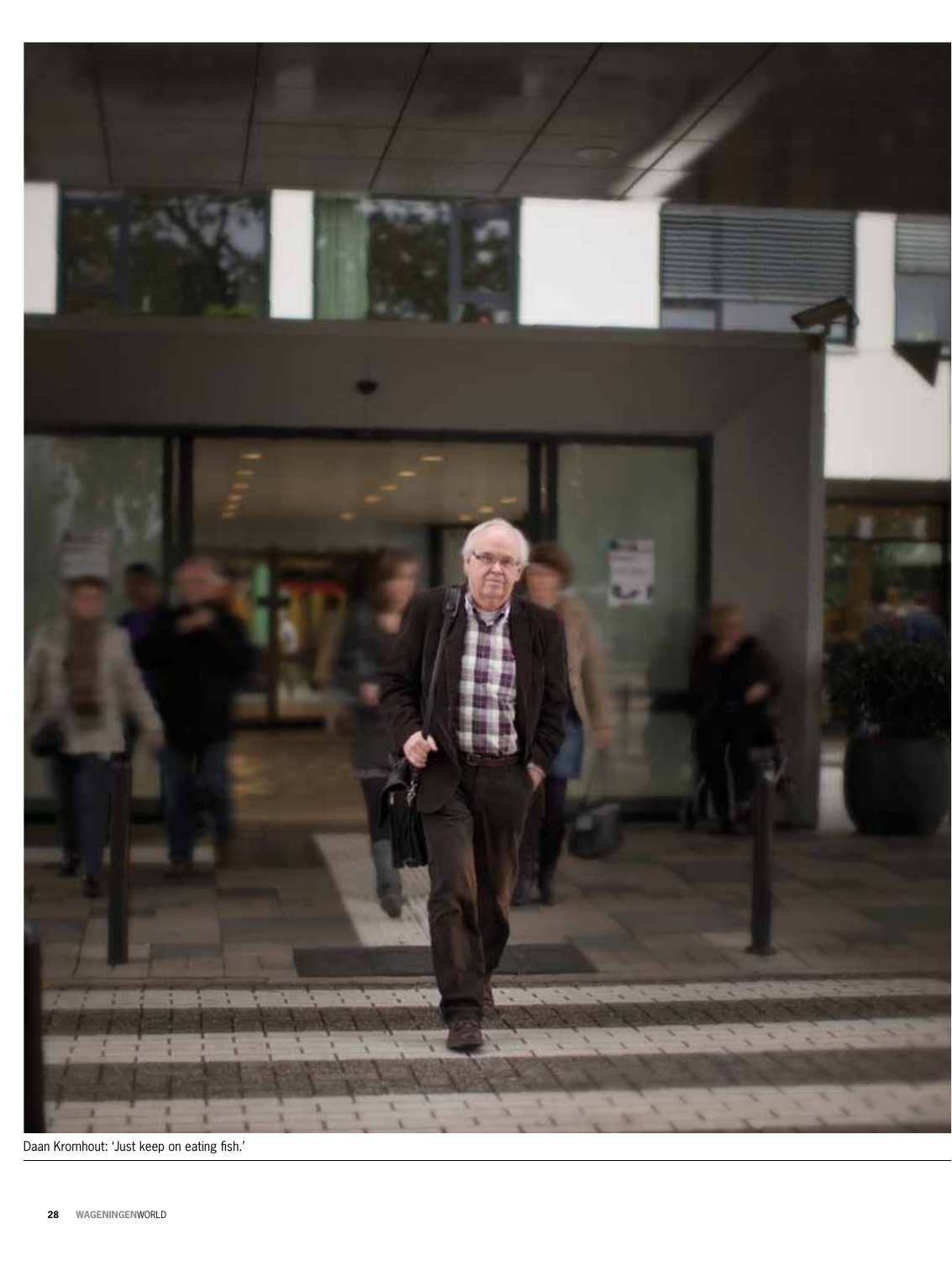### 25 years of studying fish fatty acids

# **'Cardiology has overtaken us'**

**Daan Kromhout attracted international publicity with a major study of the effects of fish fatty acids on heart disease. The results were somewhat disappointing. Yet 'the underlying conclusion is that heart patents in the Netherlands in the past ten years have had very good treatment.'** 

**Tekst** Astrid Smit **Photography** Rogier Veldman

aan Kromhout, professor of Public Health<br>
Research at Wageningen University (part of<br>
Wageningen UR), was the focus of much atten-<br>
the website of the part of the law Research at Wageningen University (part of tion at the end of August, when he announced the longawaited results of the famous Alpha Omega Trial in The New England Journal of Medicine. It was hoped that this large-scale double-blind research on the effects of fish fatty acids in five thousand heart patients would provide definitive proof of the beneficial effects of omega 3 fatty acids from fish on cardiovascular disease. Sadly, that proof was not forthcoming. At least, not across the board. It turned out that only heart patients who also have diabetes benefit from the fish fatty acids. A pity for the research, but not a bad outcome in itself, says Professor Kromhout. 'Cardiologists have been treating heart patients so well in the last ten years that we can no longer measure any possible effects of omega 3 fatty acids.'

Anyone who talks to Kromhout's colleagues, hears positive opinions. What emerges is an image of someone who can inspire colleagues and students tremendously, who discovers gold mines where other only see a mess, who works with the utmost dedication on one subject for years and only gives up when there is not a glimmer of hope left. 'I recognize the last bit of that',

says Kromhout in his office at the Biotechnion building. 'Once I'm grabbed by something, I go for it.' Kromhout has been working on the relation between fish and cardiovascular disease for more than 25 years. It was at the university of Leiden that he first discovered the added value of fish. As a researcher and later as professor of Nutrition and Epidemiology, he devoted his attention to the Zutphen study, a research in which the eating habits and health of around 900 middleaged men were monitored for years. 'With this database I could make my dream come true: researching the link between nutrition and health.'

#### **HALF-JOKING**

For a colleague's farewell symposium, Kromhout looked, half-jokingly, to see whether he could find a link between fish consumption and heart disease in the Zutphen men. And sure enough, those who ate fish once a week lowered their chances of a heart attack by as much as fifty percent compared to the men who never ate fish. 'A beautiful result', says Kromhout, who has lost none of his enthusiasm. 'We first offered the article to The Lancet, but they didn't want it. The New England Journal of Medicine did, and it was published in 1985. It was an immediate hit.' **>**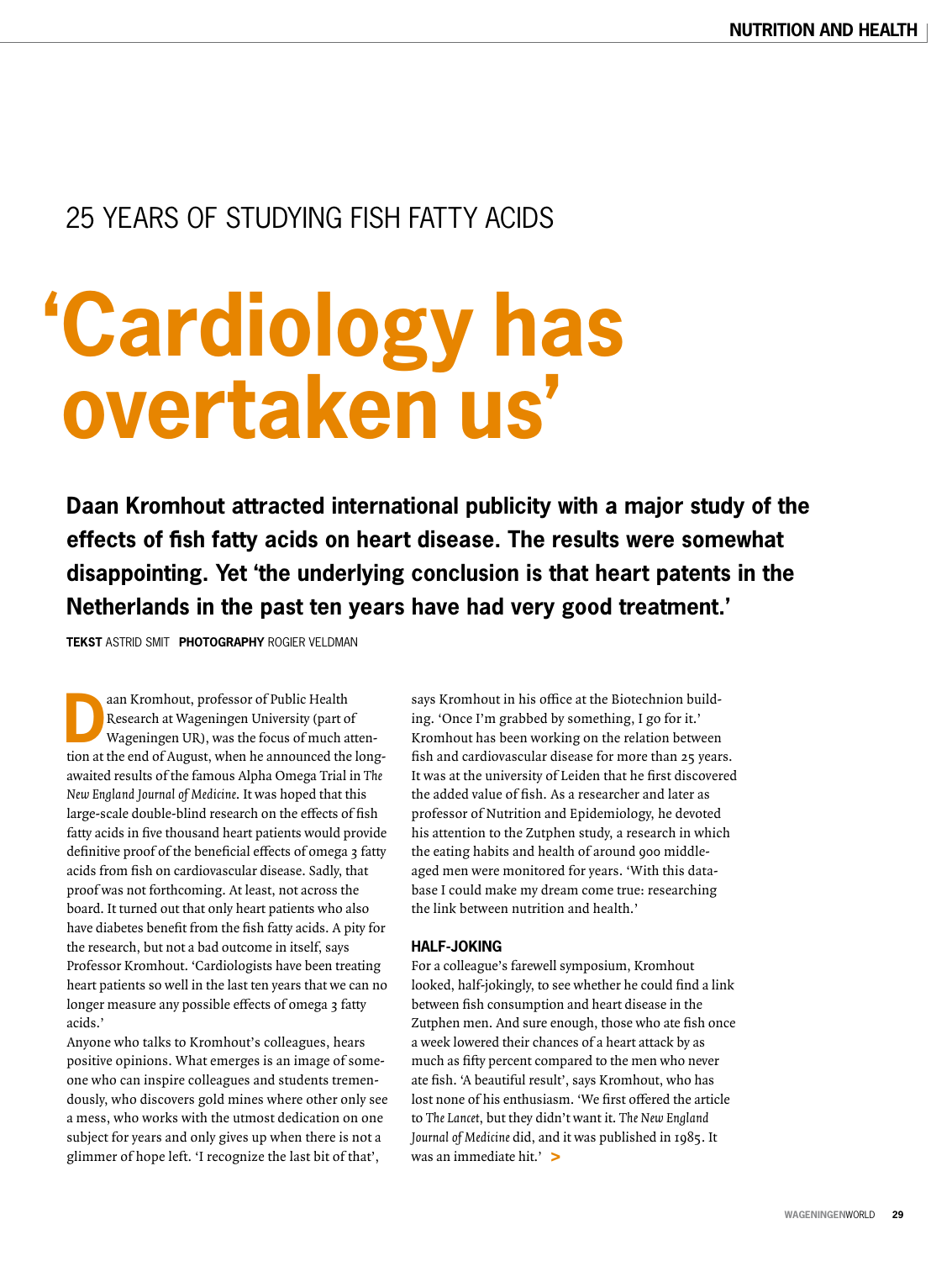#### **OMEGA 3 FATTY ACIDS FROM FISH**

It is not entirely clear why omega 3 fatty acids from fish can be healthpromoting. There is a hypothesis though. Daan Kromhout thinks that two mechanisms play a role. with low consumption levels – from one to twenty grams of fatty fish per day  $-$  fish fatty acids lower the risk of a serious heart rhythm disturbance. They are absorbed into the membrane of the heart cells, promoting flexibility. The conduction of electrical impulses is improved by this and the chances of developing a serious heart rhythm disturbance – a frequent cause of sudden death – go down. with high consumption levels – one to four hundred grams of fatty fish per day – the omega 3 fatty acids reduce the build-up of fatty deposits in the arteries and cut the risk of thrombosis. The fish fatty acids increase the stability of the plaque that builds up on the artery walls, so that it breaks up less easily. And if this does happen, a blood clot is likely to form.

> Four years later, British epidemiologists confirmed the link in an intervention study. Heart patients who were advised to eat fatty fish at least twice a week had a thirty percent smaller risk of dying of a heart attack in the next two years. A similar link was found in the Seven Countries Study, of which the Zutphen study was a part. In Finland, the Netherlands and Italy, the consumption of fatty fish went together with a lower risk of fatal heart disease.

#### **a glaSS of wine**

But these are all correlations, not hard evidence. In the British study, the patients knew which group they were  $in$  – the one advised to eat fish or the other one. That could have influenced the result. It could be that someone who is advised to eat fish adopts some other new and healthier behaviour as well. And this could mask the effect of the fatty fish. Moreover, the doctors knew too much and could therefore have misinterpreted the medical results. And in the Seven Countries Study, it could have been another factor that caused the lower death rate from heart disease in Finland, the Netherlands and Italy. The glass of white wine that many people enjoy with their fish, for example.

To rule out these confounding factors, Kromhout decided to conduct the Alpha Omega Trial: a double-blind nutritional intervention study in which heart patients did not know which group they were in. He asked Unilever to develop four margarines: one with fish fatty acids (both EPA and DHA), one with alpha-linolenic acid (ALA), a precursor of the omega 3 fatty acids, one with



all three – EPA, DHA and ALA, and one with none of the fatty acids: the placebo. These margarines were given for a period of forty months to almost five thousand patients who had had one heart attack. 'It is the first double-blind nutritional intervention study on omega 3 fatty acids with what we call hard endpoints', says Kromhout. 'We recorded exactly when people went into hospital, what sort of treatment they received and when they died.' The study cost seven million euros, an amount that was only raised after some hard lobbying and thanks to the Dutch heart foundation, the American National Institute of Health, and Unilever, who agreed to deliver the margarine to the patients' doors for three years free of charge.

#### **no pRoof**

The ten-year project came to an end this year. The blow came when Kromhout looked at the data from the trial at the beginning of April: the main hypothesis – that omega 3 fatty acids from fish lower the risk of cardiovascular disease – had not been proven. There seemed to be no difference between the groups eating the different margarines. 'I was a bit disappointed, yes', laughs Kromhout now. 'Later I came to see it differently. Because after all, the underlying conclusion is very positive. Cardiologists have been giving heart patients such good treatment over the past ten years that we can no longer measure the possible effects of omega 3 fatty acids. Cardiology has overtaken us.'

On the basis of intervention research projects in the nineteen nineties – in which some of the participants